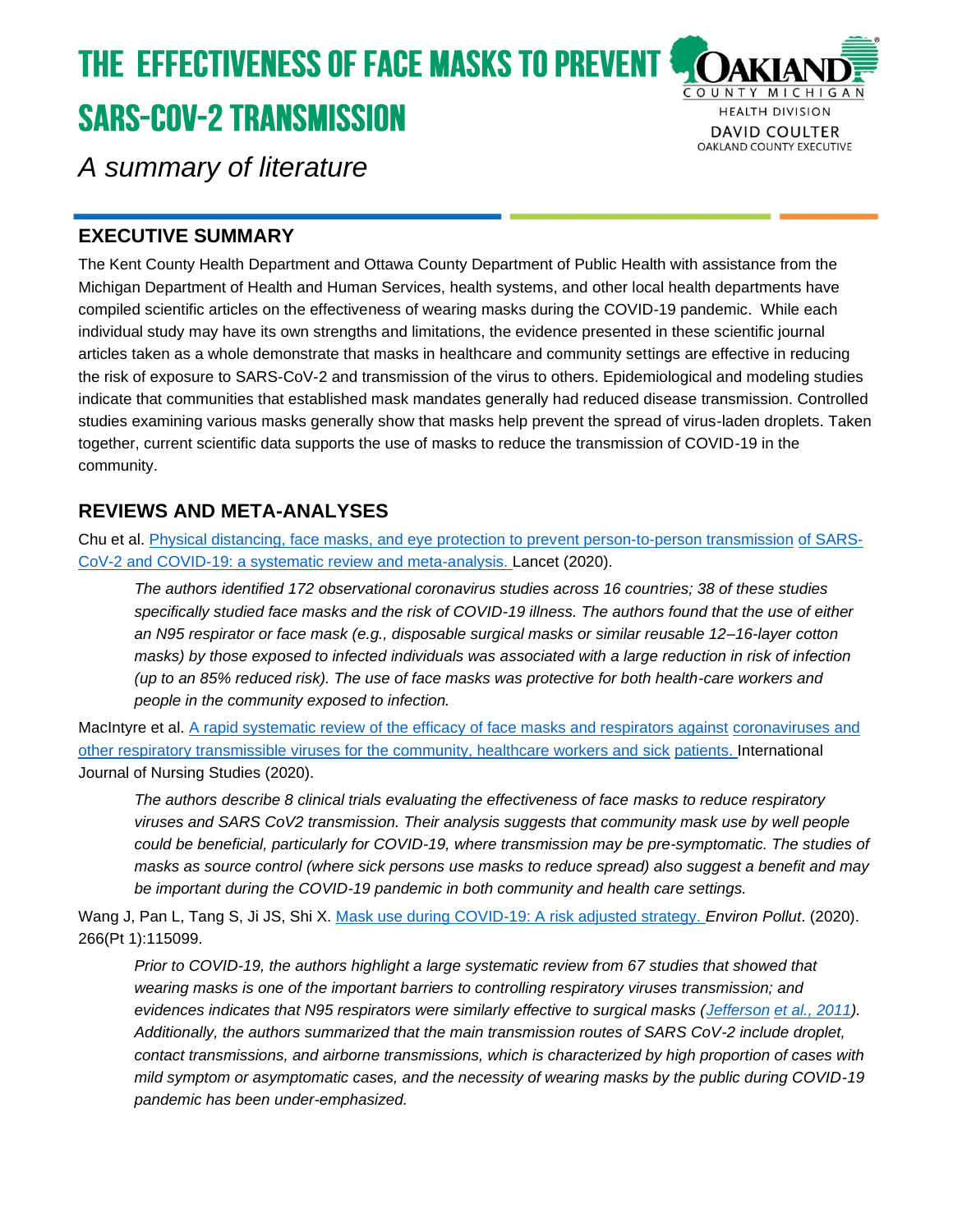Brainard et al. [Facemasks and similar barriers to prevent respiratory illness such as COVID-19: A rapid](https://www.medrxiv.org/content/10.1101/2020.04.01.20049528v1) [systematic](https://www.medrxiv.org/content/10.1101/2020.04.01.20049528v1)  [review. m](https://www.medrxiv.org/content/10.1101/2020.04.01.20049528v1)edRxiv (2020).

*The authors reviewed 31 clinical trials and observational studies to better understand the value of wearing facemasks in community settings to prevent respiratory illness. The authors report that when both housemates and an infected household member wore facemasks the likelihood of additional household members becoming ill may be modestly reduced by around 19%. The authors go on to conclude that, based on clinical trials, wearing facemasks can be slightly protective against primary infection from casual community contact, and modestly protective against household infections when both infected and uninfected members wear facemasks.*

Gandhi et al. [Masks Do More Than Protect Others During COVID-19: Reducing the Inoculum of SARS-](https://www.ncbi.nlm.nih.gov/pmc/articles/PMC7393808/) [CoV-2 to](https://www.ncbi.nlm.nih.gov/pmc/articles/PMC7393808/)  [Protect the Wearer. J](https://www.ncbi.nlm.nih.gov/pmc/articles/PMC7393808/) Gen Intern Med (2020);1-4.

*The authors suggest that although universal public masking can certainly protect others, the "inoculum" theory (the amount of virus particles one could be exposed to) argues for a major protective effect for the individual. Masks, depending on the material and design, filter out a majority of viral particles and decrease the overall 'dose' of virus particles one could be exposed to. This perspective commentary puts forth another advantage of population-level facial masking for pandemic control with SARS-CoV-2 based on an old but enduring theory regarding viral inoculum.*

Howard et al. [Face Masks Against COVID-19: An Evidence Review. P](https://files.fast.ai/papers/masks_lit_review.pdf)roceedings National Academy Sciences (2020).

*This review of the literature offers evidence in favor of widespread mask use to reduce community transmission: masks use materials that obstruct droplets of the necessary size; people are most infectious in the initial period post-infection masks have been effective in reducing transmission of influenza; nonmedical masks have been shown to be effective at blocking transmission of coronavirus; and places and time periods where mask usage is required or widespread have shown substantially lower community transmission. The available evidence suggests that near-universal adoption of non-medical masks when out in public, in combination with complementary public health measures could successfully reduce effective-R to below 1.0, thereby stopping community spread.*

Matuschek et al. [Face masks: benefits and risks during the COVID-19 crisis. E](https://www.ncbi.nlm.nih.gov/pmc/articles/PMC7422455/)ur J Med Res. 2020 Aug 12;25(1):32.

*In this review of the available literature, the authors found that the use of masks that include mouth and nose covering were linked to relevant protection during close contact scenarios by limiting pathogencontaining aerosol and liquid droplet dissemination. Wearing a mask in areas where sufficient distance is not feasible, such as public transportation, most likely reduces the spread of virus-loaded droplets and therefore the risk of transferring SARS-CoV-2. However, the authors note that if masks are not exchanged regularly (or washed properly when made of cloth), pathogens can accumulate in the mask. When improperly used, the risk of spreading the pathogen—including SARS-CoV-2—might be critically increased.*

Brooks JT, Butler JC. [Effectiveness of Mask Wearing to Control Community Spread of SARS-CoV-](https://jamanetwork.com/journals/jama/fullarticle/2776536)[2.](https://jamanetwork.com/journals/jama/fullarticle/2776536) JAMA. 2021;325(10):998–999.

*The authors review the data that demonstrate that community mask wearing is an effective nonpharmacologic intervention to reduce the spread of this infection, especially as source control to prevent spread from infected persons, but also as protection to reduce wearers' exposure to infection. The authors conclude that with the emergence of more transmissible SARS-CoV-2 variants, it is even more* 

NURSE ON CALL PUBLIC HEALTH INFORMATION 800.848.5533 NOC@OAKGOV.COM **OAKGOV.COM/HEALTH @PUBLICHEALTHOC** 

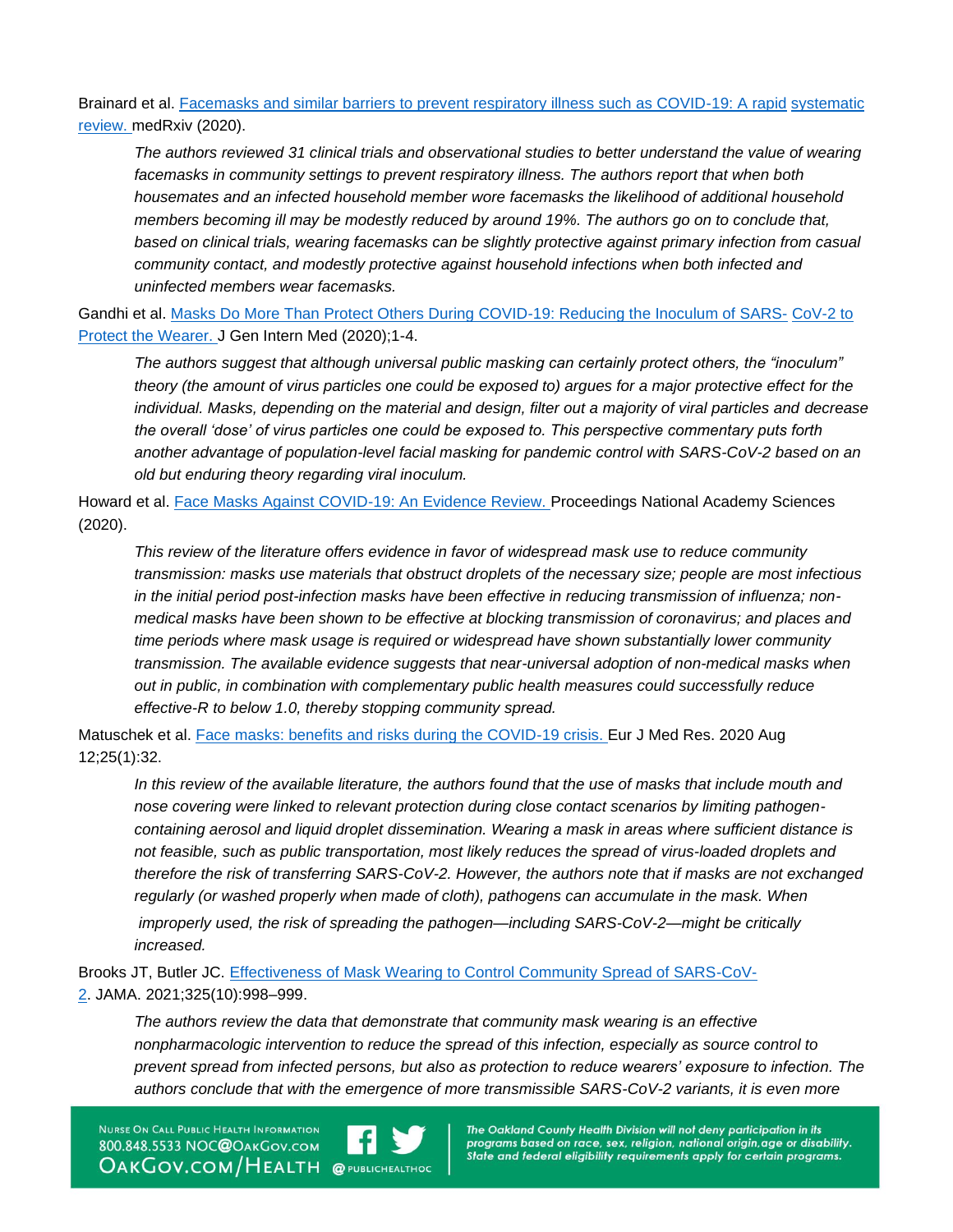*important to adopt widespread mask wearing as well as to redouble efforts with use of all other nonpharmaceutical prevention measures until effective levels of vaccination are achieved nationally.*

Prather KA, Wang CC, Schooley RT. [Reducing transmission of SARS-CoV-2.](https://science.sciencemag.org/content/368/6498/1422) Science. 2020 Jun 26;368(6498):1422-1424.

*The authors review the evidence around transmission of SARS-CoV-2 and interventions to reduce its spread. They conclude that places that have been most effective in reducing the spread of COVID-19 have implemented universal masking and suggest that for society to resume, measures designed to reduce aerosol transmission must be implemented, including universal masking and regular, widespread testing to identify and isolate infected asymptomatic individuals.*

Liang, M et al. [Efficacy of face mask in preventing respiratory virus transmission: A systematic review and meta](https://www.ncbi.nlm.nih.gov/pmc/articles/PMC7253999/)[analysis.](https://www.ncbi.nlm.nih.gov/pmc/articles/PMC7253999/) Travel Med Infect Dis. 2020 July-August; 36: 101751

*The authors review 21 studies and conclude that the use of masks by healthcare workers (HCWs) and nonhealthcare workers (Non-HCWs) can reduce the risk of respiratory virus infection by 80%. This study adds additional evidence of the enhanced protective value of masks, and the authors stress that the use masks serve as an adjunctive method regarding the COVID-19 outbreak.*

Abboah-Offei, M et al. [A rapid review of the use of face mask in preventing the spread of COVID-19,](https://www.sciencedirect.com/science/article/pii/S2666142X20300126) International Journal of Nursing Studies Advances, Volume 3, 2021

*The authors review 58 studies and conclude that regardless of the type, setting, or who wears the face mask, it serves primarily a dual preventive purpose; protecting oneself from getting viral infection and protecting others. Therefore, if everyone wears a face mask in public, it offers a double barrier against COVID-19 transmission.*

Coclite, D et al. [Face Mask Use in the Community for Reducing the Spread of COVID-19: A Systematic Review.](https://www.frontiersin.org/articles/10.3389/fmed.2020.594269/full) Front Med (Lausanne) 2020; 7: 594269.

*The authors review 35 studies, including three randomized controlled trials, 10 comparative studies, 13 predictive models, and nine laboratory experimental studies. The findings of this systematic review and meta-analysis support the use of face masks in a community setting but robust randomized trials on face mask effectiveness are needed to inform evidence-based policies.*

Yuxin Wang, Zicheng Deng, Donglu Shi; How effective is a mask in preventing COVID-19 infection? Medical [Devices and Sensors,](https://www.ncbi.nlm.nih.gov/pmc/articles/PMC7883189/) 20 December 2020

*The authors review the evidence on COVID-19 transmission and the functions of masks in a respiratory epidemic. Based on the information reviewed, the recommended social distancing range of 1–2 m (CDC, 2020; WHO, 2020) may not necessarily guarantee the epidemic prevention. The authors conclude that wearing mask in public is essential as its effectiveness has been well established by the current studies. Based on the current studies: correctly wearing masks of all kinds, despite their different designs, functions and effectiveness, will to a large degree reduce the overall risks of COVID*‐*19 infection and enhance general protection from coronavirus.*

Greenhalgh, T et al.; [Face masks for the public during the covid-19 crisis.](https://www.bmj.com/content/369/bmj.m1435#aff-1) BMJ 2020; 369

The authors conclude that, in the face of a pandemic the search for perfect evidence may be the enemy of *good policy. As with parachutes for jumping out of airplanes, it is time to act without waiting for randomized controlled trial evidence. Masks are simple, cheap, and potentially effective. Worn both in the home (particularly by the person showing symptoms) and also outside the home in situations where meeting others is likely (for example, shopping, public transport), they could have a substantial impact on transmission with a relatively small impact on social and economic life.*

NURSE ON CALL PUBLIC HEALTH INFORMATION 800.848.5533 NOC@OAKGOV.COM **OAKGOV.COM/HEALTH @PUBLICHEALTHOC**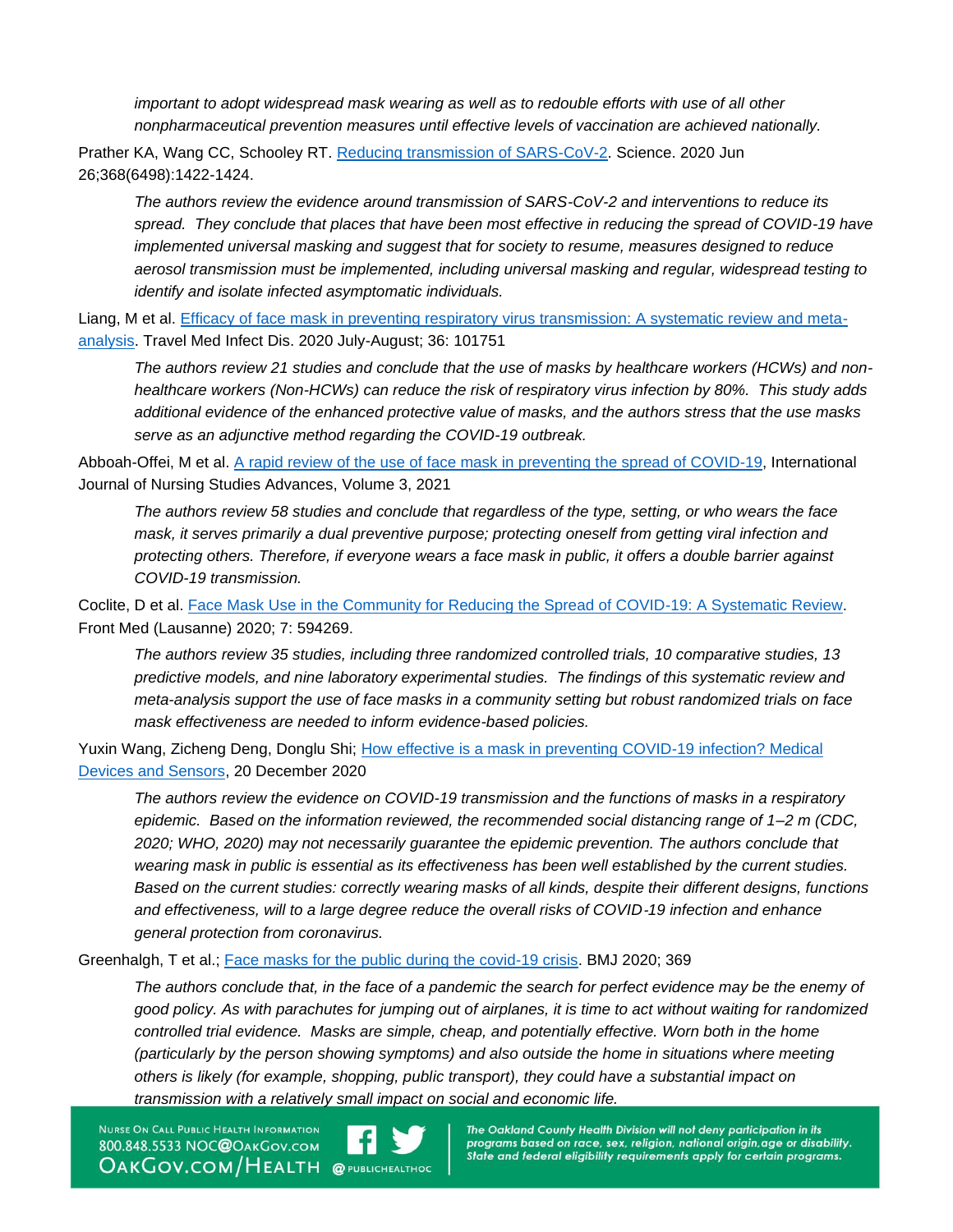Anthony Paulo Sunjaya, Christine Jenkins; [Rationale for universal face masks in public against COVID](https://onlinelibrary.wiley.com/doi/10.1111/resp.13834)-19. Respirology. 2020 Apr 30

*This paper reviews the available evidence surrounding COVID-19 transmission and mitigation methods. The theoretical rationale discussed in the article suggests that along with evidence-based recommendations such as physical distancing and maintaining hand hygiene, universal masking may help in reducing droplet-based transmission of COVID and contribute to flattening and shortening the curve.*

Catherine M. Clase, et al; [Cloth Masks May Prevent Transmission of COVID-19: An Evidence-Based, Risk-Based](https://www.acpjournals.org/doi/10.7326/M20-2567)  [Approach.](https://www.acpjournals.org/doi/10.7326/M20-2567) Annals of Internal Medicine, 15 September 2020Volume 173, Issue 6: 489-491

*The study reviews the available evidence and indicates that while the researchers don't have enough data to rule that cloth masks stop transmission of respiratory droplets from coming in through a mask, there's "convincing" evidence to say that cloth masks do reduce particles from going out of a mask and contaminating air and surfaces. The researchers explain: "Every virus-laden particle retained in a mask is not available to hang in the air as an aerosol or fall to a surface to be later picked up by touch."*

C Raina MacIntyre and S Jay Hasanain; [Community universal face mask use during the COVID 19 pandemic](https://academic.oup.com/jtm/article/27/3/taaa056/5822103) [from households to travellers and public spaces,](https://academic.oup.com/jtm/article/27/3/taaa056/5822103) Journal of Travel Medicine, Volume 27, Issue 3, April 2020

*This paper reviews the existing evidence. The paper shows that data from several community RCTs and experimental studies support universal face mask use (UFMU) in community settings where there is a high incidence of COVID-19,4 both inside households and closed venues, in crowded public spaces and public transport, and for travellers passing through airports and spending time on airplanes. If epidemic control is poor, until an effective vaccine is available, UFMU may contribute to reducing transmission, preventing deaths and flattening the curve.*

#### **EPIDEMIOLOGICAL STUDIES**

Stutt et al. [A modelling framework to assess the likely effectiveness of facemasks in combination with](http://doi.org/10.1098/rspa.2020.0376) ['lock-down' in](http://doi.org/10.1098/rspa.2020.0376)  [managing the COVID-19 pandemic. P](http://doi.org/10.1098/rspa.2020.0376)roc. R. Soc.

*The authors use two complementary mathematical modelling approaches to test the effectiveness of facemask wearing by sections of the population in reducing the transmission rate of SARS-Cov-2. Their models show that, when facemasks are used by the public all the time (not just from when symptoms first*  appear), the effective reproduction number can be decreased below 1, leading to the overall reduction of *disease spread.*

Mitze et al. [Face Masks Considerably Reduce COVID-19 Cases in Germany: A Synthetic Control Method](http://ftp.iza.org/dp13319.pdf) [Approach. I](http://ftp.iza.org/dp13319.pdf)nstitute of Labor Economics (2020).

*The authors assessed the impact of mandatory face mask policies in Germany on national case counts reported to federal health authorities. Depending on the region they analyzed, the authors found that face masks reduced the cumulative number of reported COVID-19 cases between 2.3% and 13% over a period of 10 days after they became compulsory. The authors go on to conclude that the introduction of face masks on 6 April reduced the number of new infections over the next 20 days by almost 25%.*

Rader B et al. [Mask Wearing and Control of SARS-CoV-2 Transmission in the United States. m](https://www.ncbi.nlm.nih.gov/pmc/articles/PMC7457618/)edRxiv (2020).

*The authors conducted cross-sectional surveys and used a multivariate logistic model to predict community transmission using state- and week-specific estimates for mask wearing. The authors, controlling for social distancing and other variables, found that a 10% increase in mask wearing was associated with a 3.5-fold increased likelihood of controlling disease transmission.*

NURSE ON CALL PUBLIC HEALTH INFORMATION 800.848.5533 NOC@OAKGOV.COM **OAKGOV.COM/HEALTH @PUBLICHEALTHOC**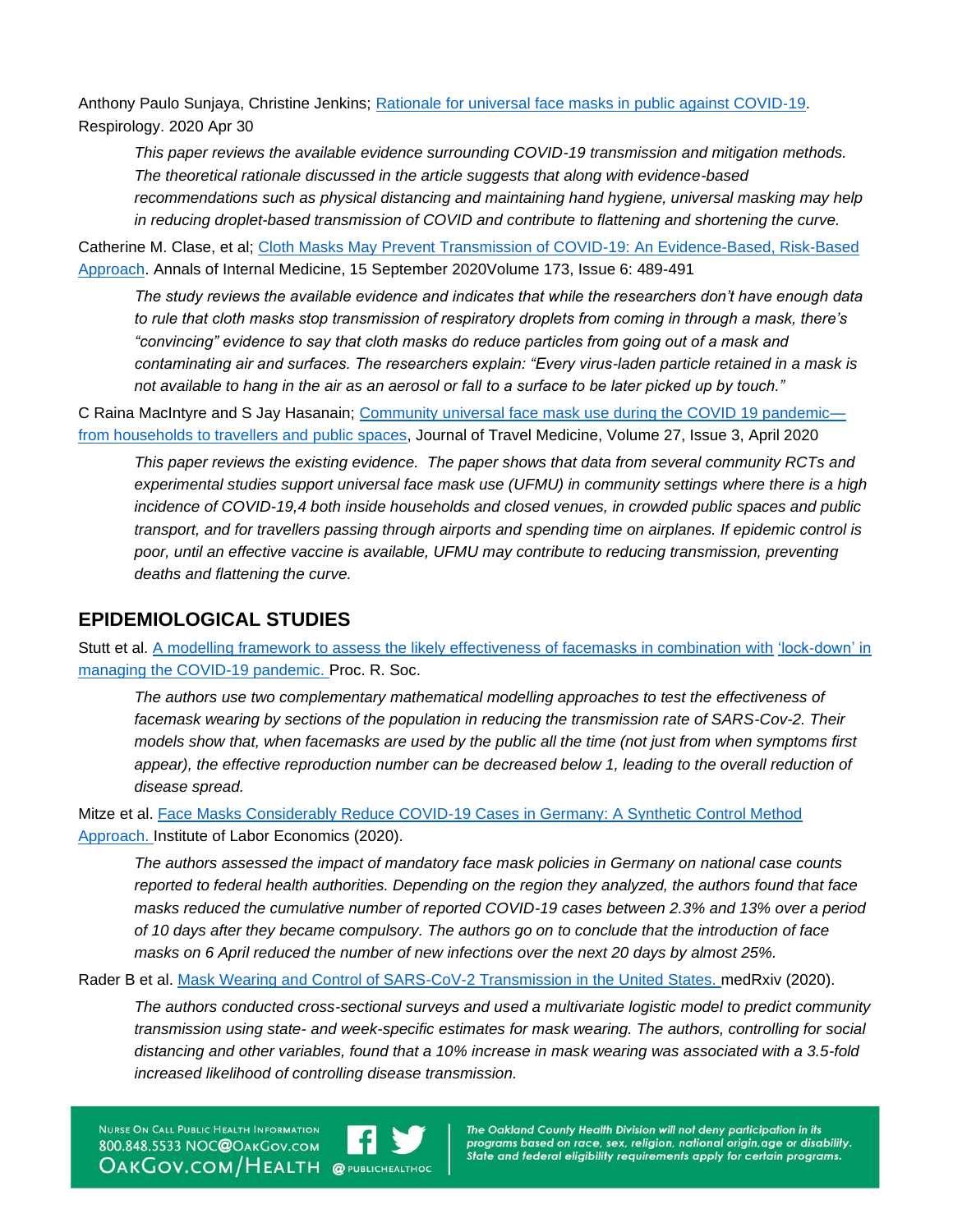*Specifically, communities with high mask wearing adherence and social distancing have the highest predicted probability of a controlled epidemic.*

Zhang et al. [Identifying airborne transmission as the dominant route for the spread of COVID-19.](https://www.pnas.org/content/117/26/14857) Proceedings of the National Academy of Sciences (2020), 117 (26) 14857-4863.

*The authors quantified the impact of face coverings by projecting the number of new infections based on the data prior to implementing the use of face masks in Italy on April 6 and NYC on April 17. Their analysis indicated that face coverings reduced the number of infections by over 75,000 in Italy from April 6 to May 9 and by over 66,000 in NYC from April 17 to May 9. The authors concluded that wearing of face masks in public corresponds to the most effective means to prevent interhuman transmission, and this inexpensive practice, in conjunction with extensive testing, quarantine, and contact tracing, poses the most probable opportunity to stop the COVID- 19 pandemic, prior to the development of a vaccine.*

Wang et al. [Reduction of secondary transmission of SARS-CoV-2 in households by face mask use,](https://pubmed.ncbi.nlm.nih.gov/32467353/) [disinfection and](https://pubmed.ncbi.nlm.nih.gov/32467353/)  [social distancing: a cohort study in Beijing, China. B](https://pubmed.ncbi.nlm.nih.gov/32467353/)MJ Glob Health (2020).

*In this retrospective cohort study, the authors analyzed factors that prevented secondary transmission of COVID-19 among household contacts. The authors found that face mask use by the primary case and family contacts before the primary case developed symptoms was 79% effective in reducing secondary transmission.*

Sims MD, et al. [Coronavirus Disease 2019 \(COVID-19\) Seropositivity and Asymptomatic Rates in Healthcare](https://academic.oup.com/cid/article/73/Supplement_2/S154/5956266)  [Workers Are Associated with Job Function and Masking,](https://academic.oup.com/cid/article/73/Supplement_2/S154/5956266) Clinical Infectious Diseases, Volume 73, Issue Supplement\_2, 1 August 2021, Pages S154–S162

*This study involved an online assessment that included demographic, clinical, and exposure information and a blood sample was collected from 20 614 employees at Beaumont Health in southeast Michigan. A total of 1818 (8.8%) participants were seropositive between April 13 and May 28, 2020. Among the seropositive individuals, 44% reported that they were asymptomatic during the month prior to blood collection. Among participants reporting direct exposure to a Coronavirus Disease 2019 (COVID-19) positive individual, those wearing an N95/PAPR mask had a significantly lower seropositivity rate (10.2%) compared to surgical/other masks (13.1%) or no mask (17.5%).*

Doung-ngern et al. [Case-control study of use of personal protective measures and risk for SARS-CoV-2](https://doi.org/10.3201/eid2611.203003) [infection,](https://doi.org/10.3201/eid2611.203003)  [Thailand. E](https://doi.org/10.3201/eid2611.203003)merg Infect Dis (2020).

*In this case-control study in Thailand of 211 cases and 839 controls, the authors found that wearing masks all the time during contact was independently associated with a 77% reduced risk of SARS-CoV-2 infection compared with not wearing masks. The authors also found the type of mask worn was not independently associated with infection.*

Wilson et al. [Factors Influencing Risk for COVID-19 Exposure Among Young Adults Aged 18–23 Years —](http://dx.doi.org/10.15585/mmwr.mm6941e2) [Winnebago County, Wisconsin, March–July 2020. M](http://dx.doi.org/10.15585/mmwr.mm6941e2)MWR Morb Mortal Wkly Rep (2020); 69:1497–1502.

*During an outbreak of COVID-19 among young adults in Wisconsin, the authors conducted 30 key informant interviews. Most interviewees reported exposure to misinformation, conflicting messages, or opposing views about the need for and effectiveness of masks. The authors concluded that exposure to misinformation and unclear messages may have been a driver of the outbreak, underscoring the importance of providing clear and consistent messages about the need for and effectiveness of masks.*

NURSE ON CALL PUBLIC HEALTH INFORMATION 800.848.5533 NOC@ОАКGOV.COM **OAKGOV.COM/HEALTH @PUBLICHEALTHOC** 

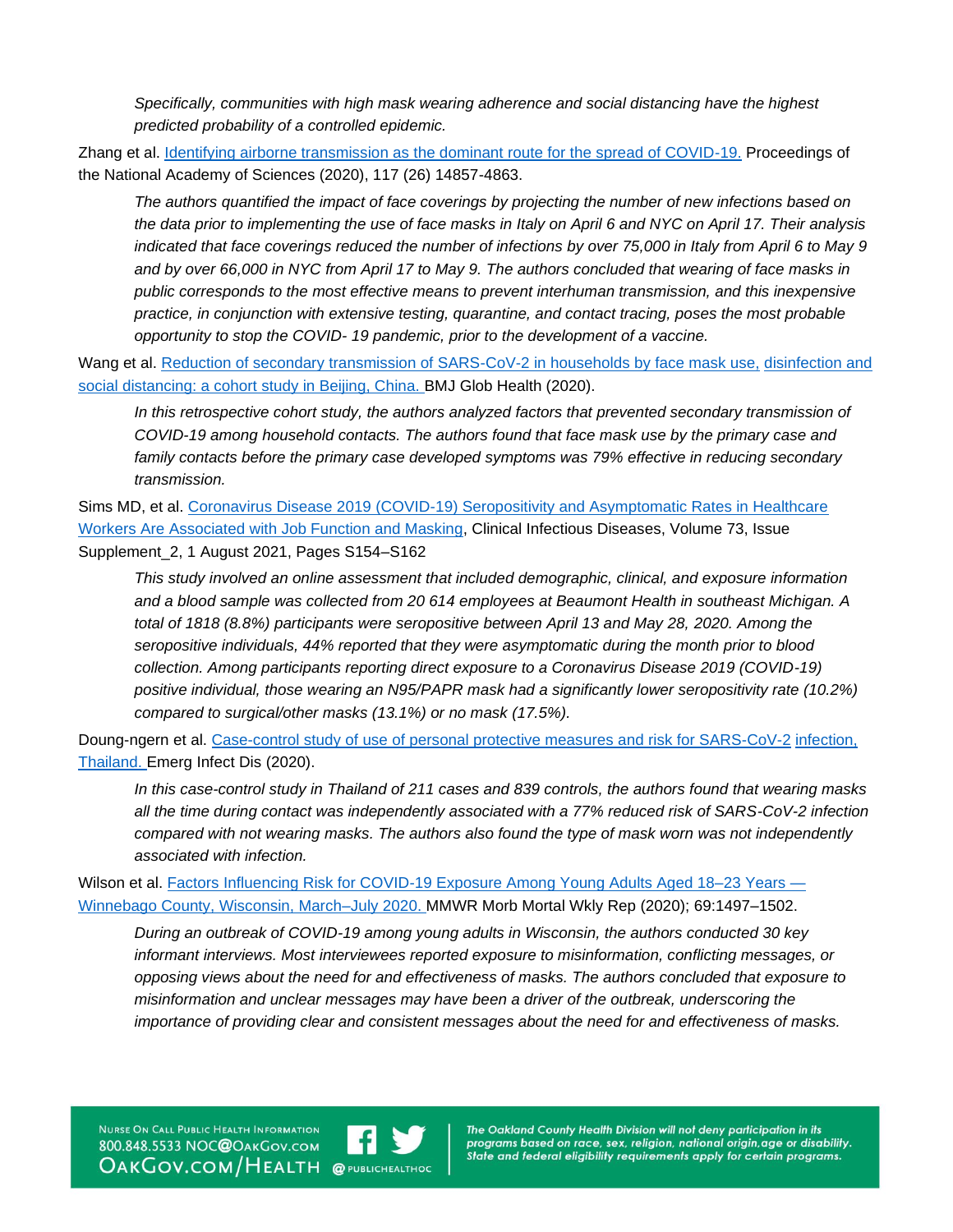Leffler et al. [Association of country-wide coronavirus mortality with demographics, testing, lockdowns, and](https://doi.org/10.4269/ajtmh.20-1015) public [wearing of masks.](https://doi.org/10.4269/ajtmh.20-1015) Am J Trop Med Hyg. 2020 Dec;103(6):2400-2411.

*The authors analyzed differences between countries to determine sources of variation in per- capita mortality from COVID-19. In countries with cultural norms or government policies supporting public maskwearing, per-capita coronavirus mortality increased on average by just 15.8% each week, as compared with 62.1% each week in remaining countries. The authors concluded that societal norms and government policies supporting the wearing of masks by the public, as well as international travel controls, are independently associated with lower per-capita mortality from COVID-19.*

Lyu et al. [Community Use of Face Masks And COVID-19: Evidence From A Natural Experiment Of State](https://www.healthaffairs.org/doi/full/10.1377/hlthaff.2020.00818) [Mandates](https://www.healthaffairs.org/doi/full/10.1377/hlthaff.2020.00818)  [In The US. H](https://www.healthaffairs.org/doi/full/10.1377/hlthaff.2020.00818)ealth Affairs (2020).

*This study, similar to Leffler et al, compares government mandates for face mask use in public issued by fifteen states during April 8 and May 15, 2020. The authors concluded that mandating face mask use in public was associated with a decline in the daily COVID-19 growth rate by 0.9, 1.1, 1.4, 1.7, and 2.0 percentage points in 1–5, 6–10, 11–15, 16–20, and 21 or more days after state face mask orders were signed, respectively. Estimates suggest that as a result of the implementation of these mandates, more than 200,000 COVID-19 cases were averted by May 22, 2020. The findings suggested that requiring face mask use in public could help in mitigating the spread of COVID-19.*

Eikenberry et al. [To mask or not to mask: Modeling the potential for face mask use by the general public](https://www.ncbi.nlm.nih.gov/pmc/articles/PMC7186508/) [to curtail](https://www.ncbi.nlm.nih.gov/pmc/articles/PMC7186508/)  [the COVID-19 pandemic. I](https://www.ncbi.nlm.nih.gov/pmc/articles/PMC7186508/)nfect Dis Model (2020);5:293-308.

*The authors use a mathematical model to simulate the impact of universal mask wearing. Hypothetical mask adoption scenarios, for Washington and New York state, suggest that immediate near universal (80%) adoption of moderately (50%) effective masks could prevent on the order of 17-45% of projected deaths over two months in New York, while decreasing the peak daily death rate by 34-58%, absent other changes in epidemic dynamics. In Washington, where baseline transmission is much less intense, 80% adoption of such masks could reduce mortality by 24–65% (and peak deaths 15–69%), compared to 2–9% mortality reduction in New York (peak death reduction 9–18%).*

Hendrix MJ, Walde C, Findley K, Trotman R. [Absence of Apparent Transmission of SARS-CoV-2 from Two Stylists](https://www.cdc.gov/mmwr/volumes/69/wr/mm6928e2.htm)  After Exposure at a Hair [Salon with a Universal Face Covering Policy](https://www.cdc.gov/mmwr/volumes/69/wr/mm6928e2.htm) — Springfield, Missouri, May 2020. MMWR Morb Mortal Wkly Rep 2020;69:930-932.

*Among 139 clients exposed to two symptomatic hair stylists with confirmed COVID-19 while both the stylists and the clients wore face masks, no symptomatic secondary cases were reported; among 67 clients tested for SARS-CoV-2, all test results were negative. Adherence to the community's and company's facecovering policy likely mitigated spread of SARS-CoV-2.*

Guy GP Jr., Lee FC, Sunshine G, et al. [Association of State-Issued Mask Mandates and Allowing On-Premises](https://www.cdc.gov/mmwr/volumes/70/wr/mm7010e3.htm?s_cid=mm7010e3_w)  [Restaurant Dining with County-Level COVID-19 Case and Death Growth Rates —](https://www.cdc.gov/mmwr/volumes/70/wr/mm7010e3.htm?s_cid=mm7010e3_w) United States, March 1– [December 31, 2020.](https://www.cdc.gov/mmwr/volumes/70/wr/mm7010e3.htm?s_cid=mm7010e3_w) MMWR Morb Mortal Wkly Rep 2021;70:350–354.

*County-level data on state-issued mask mandates and restaurant closures were obtained from executive and administrative orders identified on state government websites. Two outcomes were examined: the daily percentage point growth rate of county-level COVID-19 cases and county-level COVID-19 deaths. Mandating masks was associated with a decrease in daily COVID-19 case and death growth rates within 20 days of implementation.*

NURSE ON CALL PUBLIC HEALTH INFORMATION 800.848.5533 NOC@ОАКGOV.COM **OAKGOV.COM/HEALTH @PUBLICHEALTHOC**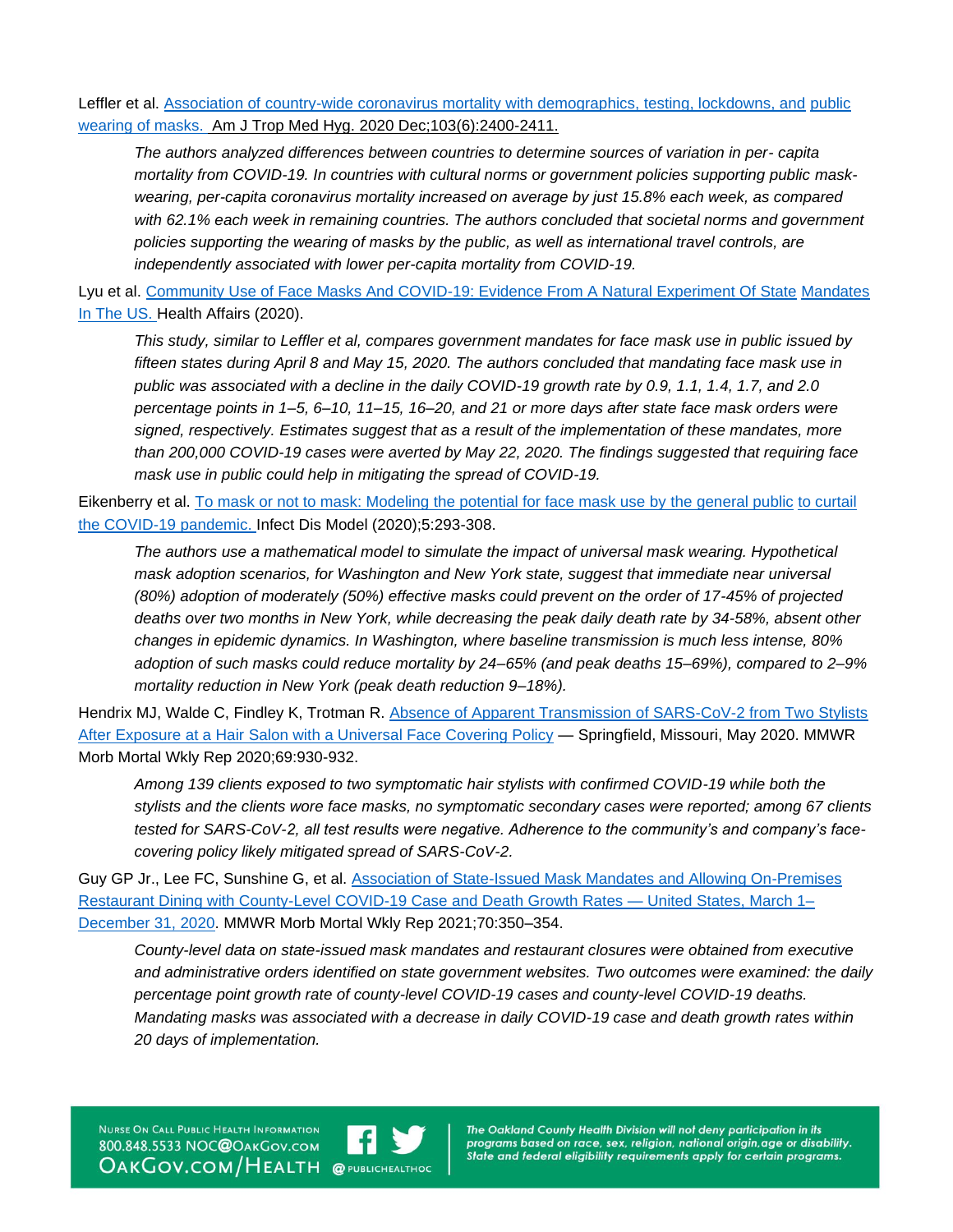Van Dyke ME, Rogers TM, Pevzner E, et al. [Trends in County-Level COVID-19 Incidence in Counties With and](https://www.cdc.gov/mmwr/volumes/69/wr/mm6947e2.htm)  Without a Mask Mandate — [Kansas, June 1–August 23, 2020.](https://www.cdc.gov/mmwr/volumes/69/wr/mm6947e2.htm) MMWR Morb Mortal Wkly Rep 2020;69:1777-1781

*Daily county-level COVID-19 incidence (cases per 100,000 population) was calculated using case and population counts accessed from [USAFacts](https://usafacts.org/) for Kansas counties during June 1–August 23. Rates were calculated as 7-day rolling averages. Mandated and nonmandated counties were compared to themselves over time, allowing for the control of constant county-related characteristics (e.g., urbanicity or rurality) that might otherwise confound a comparison between mandated and nonmandated counties. Countywide mask mandates appear to have contributed to the mitigation of COVID-19 transmission in mandated counties. Community-level mitigation strategies emphasizing use of masks, physical distancing, staying at home when ill, and enhanced hygiene practices can help reduce the transmission of SARS-CoV-2.*

Lessler, J et al. [Household COVID-19 risk and in-person schooling](https://science.sciencemag.org/content/372/6546/1092) SCIENCE 04 JUN 2021 : 1092-1097

*Data from a massive online survey in the United States indicate an increased risk of COVID-19–related outcomes among respondents living with a child attending school in person. School-based mitigation measures are associated with significant reductions in risk, particularly daily symptoms screens, teacher masking, and closure of extracurricular activities. Although in-person schooling is associated with household COVID-19 risk, this risk can likely be controlled with properly implemented school-based mitigation measures.*

Payne DC, Smith-Jeffcoat SE, Nowak G, et al; CDC COVID-19 Surge Laboratory Group. [SARS-CoV-2](https://www.cdc.gov/mmwr/volumes/69/wr/mm6923e4.htm)  [infections and serologic responses from a sample of U.S. Navy Service Members: USS Theodore Roosevelt, April](https://www.cdc.gov/mmwr/volumes/69/wr/mm6923e4.htm) 

[2020.](https://www.cdc.gov/mmwr/volumes/69/wr/mm6923e4.htm) MMWR Morb Mortal Wkly Rep. 2020;69(23):714-721.

*In April, the U.S. Navy and CDC investigated a COVID-19 outbreak aboard the USS Theodore Roosevelt among a convenience sample of 382 service members. The outbreak was characterized by widespread transmission with relatively mild symptoms and asymptomatic infection among this sample of mostly young, healthy adults with close, congregate exposures. Service members who reported taking preventive measures had a lower infection rate than did those who did not report taking these measures (e.g., wearing a face covering, 55.8% versus 80.8%).*

Schwartz, K; [Lack of COVID-19 transmission on an international flight.](https://www.ncbi.nlm.nih.gov/pmc/articles/PMC7162437/) CMAJ April 14, 2020 192 (15) E410

*This study investigated transmission after a patient was symptomatic with dry cough during a flight from China to Canada. None of the 25 passengers considered "close contacts" aboard the flight contracted the virus. Transmission may have been mitigated by mild symptoms and masking during the flight.This study indicated that droplet transmission was likely more prevalent than airborne transmission.*

Hershow RB, Wu K, Lewis NM, et al. [Low SARS-CoV-2 Transmission in Elementary Schools —](https://www.cdc.gov/mmwr/volumes/70/wr/mm7012e3.htm?s_cid=mm7012e3_w#suggestedcitation) Salt Lake County, [Utah, December 3, 2020–](https://www.cdc.gov/mmwr/volumes/70/wr/mm7012e3.htm?s_cid=mm7012e3_w#suggestedcitation)January 31, 2021. MMWR Morb Mortal Wkly Rep 2021;70:442–448

*In this investigation, COVID testing was offered to 735 school contacts of 51 index patients across 20 elementary schools in communities with high COVID-19 transmission. Five positive cases were identified for a secondary attack rate of 0.7%. Adherence to mask use was high among the schools included, but students' classroom seats were <6 ft apart and a median of 3 ft apart.*

NURSE ON CALL PUBLIC HEALTH INFORMATION 800.848.5533 NOC@OAKGOV.COM **OAKGOV.COM/HEALTH @PUBLICHEALTHOC** 

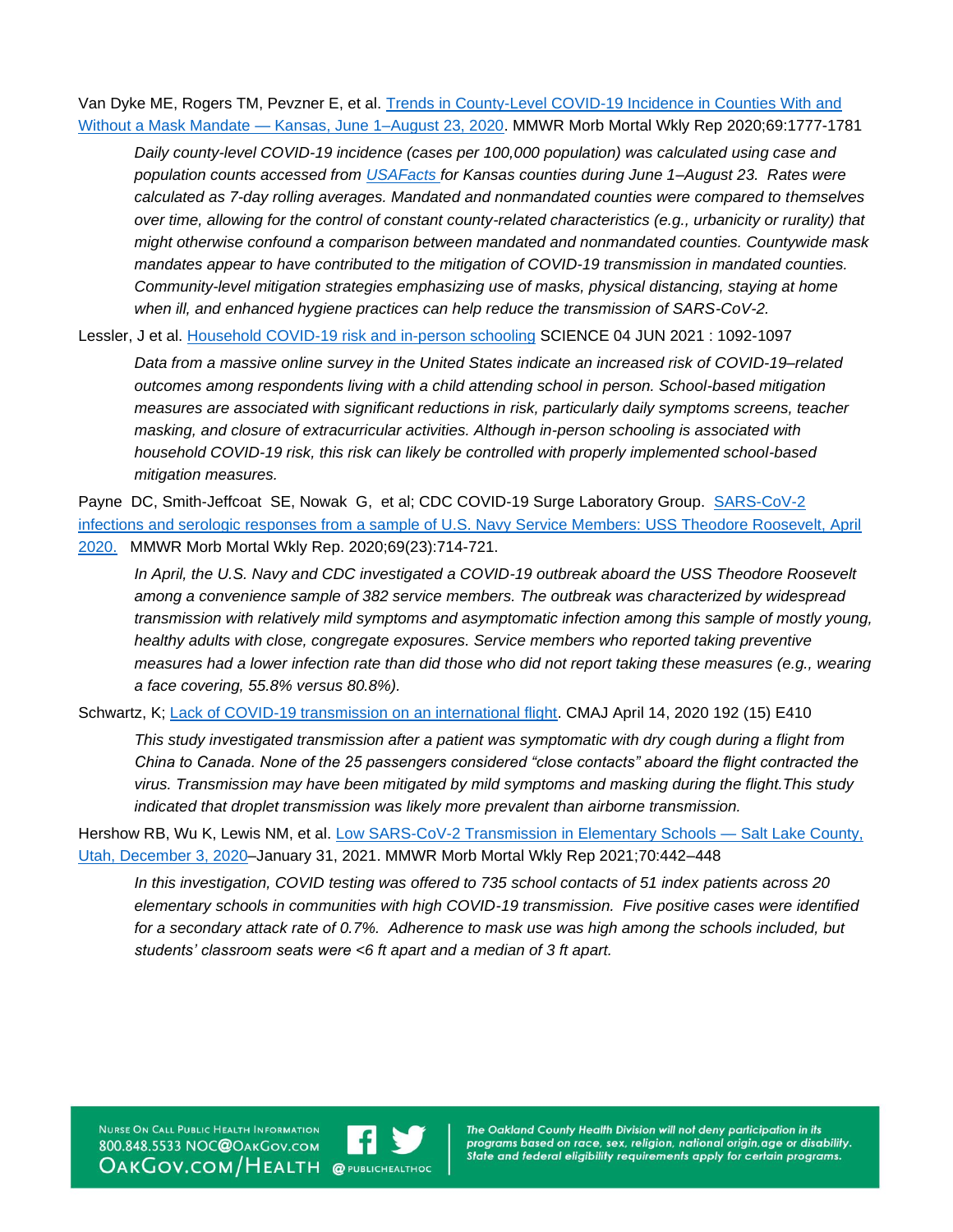Dawson P, Worrell MC, Malone S, et al. Pilot Investigation of SARS-CoV-2 Secondary Transmission in [Kindergarten Through Grade 12 Schools Implementing Mitigation Strategies —](https://www.cdc.gov/mmwr/volumes/70/wr/mm7012e4.htm?s_cid=mm7012e4_w) St. Louis County and City of [Springfield, Missouri, December 2020.](https://www.cdc.gov/mmwr/volumes/70/wr/mm7012e4.htm?s_cid=mm7012e4_w) MMWR Morb Mortal Wkly Rep 2021;70:449–455

*In 22 participating K–12 schools implementing multiple COVID-19 mitigation strategies, school-based SARS-CoV-2 secondary transmission was detected in two of 102 tested close contacts of 37 persons with COVID-19. Schools implementing strategies including mask mandates, physical distancing, and increased ventilation had much lower SARS-CoV-2 transmission than in the community.*

Gold JA, Gettings JR, Kimball A, et al. [Clusters of SARS-CoV-2 Infection Among Elementary School Educators and](https://www.cdc.gov/mmwr/volumes/70/wr/mm7008e4.htm)  Students in One School District — [Georgia, December 2020–January 2021.](https://www.cdc.gov/mmwr/volumes/70/wr/mm7008e4.htm) MMWR Morb Mortal Wkly Rep 2021;70:289–292

*Among nine clusters of SARS-CoV-2 transmission in a Georgia school district during December 1, 2020– January 22, 2021, it was found that five of the clusters involved inadequate mask use by students.*

## **MODELING STUDIES**

Victor Chernozhukov, Hiroyuki Kasahara, Paul Schrimpf, [Causal impact of masks, policies, behavior on early covid-](https://www.sciencedirect.com/science/article/pii/S0304407620303468)[19 pandemic in the U.S.](https://www.sciencedirect.com/science/article/pii/S0304407620303468), Journal of Econometrics, Volume 220, Issue 1, 2021, Pages 23-62

*This paper quantitatively assesses the impact of various policies adopted by US states on the spread of Covid-19, such as non-essential business closure and mandatory face masks, paying particular attention to how people adjust their behavior in response to policies as well as new information on cases and deaths. The analysis concluded that if the US had on 1 April 2020 universally mandated that employees of publicfacing businesses use masks, there could have been nearly 40% fewer deaths by the start of June.*

Cheng, Y et al. [Face masks effectively limit the probability of SARS-CoV-2 transmission.](https://science.sciencemag.org/content/372/6549/1439) Science 25 Jun 2021 : 1439-1443

*In this work, the authors develop a quantitative model of airborne virus exposure and provide a basis for quantifying the efficacy of face masks. They show that mask efficacy strongly depends on airborne virus abundance. On the basis of direct measurements of SARS-CoV-2 in air samples and population-level infection probabilities, they find that the virus abundance in most environments is sufficiently low for masks to be effective in reducing airborne transmission.*

IHME COVID-19 Forecasting Team. [Modeling COVID-19 scenarios for the United States.](https://www.nature.com/articles/s41591-020-1132-9) Nat Med 27, 94–105 (2021)

*The study finds that achieving universal mask use (95% mask use in public) could be sufficient to ameliorate the worst effects of epidemic resurgences in many states. Universal mask use could save an additional 129,574 (85,284–170,867) lives from September 22, 2020 through the end of February 2021, or an additional 95,814 (60,731–133,077) lives assuming a lesser adoption of mask wearing (85%), when compared to the reference scenario.*

Shen, M., Zu, J., Fairley, C.K. et al. [Effects of New York's Executive Order on Face Mask Use on COVID-19](https://www.ncbi.nlm.nih.gov/pmc/articles/PMC7919630/)  [Infections and Mortality: A Modeling Study.](https://www.ncbi.nlm.nih.gov/pmc/articles/PMC7919630/) J Urban Health 98, 197–204 (2021)

*Modeling results showed that the executive order on face mask use was estimated to avert 99,517 (95% CIs 72,723–126,312) COVID-19 infections and 7978 (5692–10,265) deaths in NYC. If the executive order was implemented 1 week earlier (on April 10), the averted infections and deaths would be 111,475 (81,593–141,356) and 9017 (6446–11,589), respectively. If the executive order was implemented 2 weeks earlier (on April 3 when the Centers for Disease Control and Prevention recommended face mask use), the* 

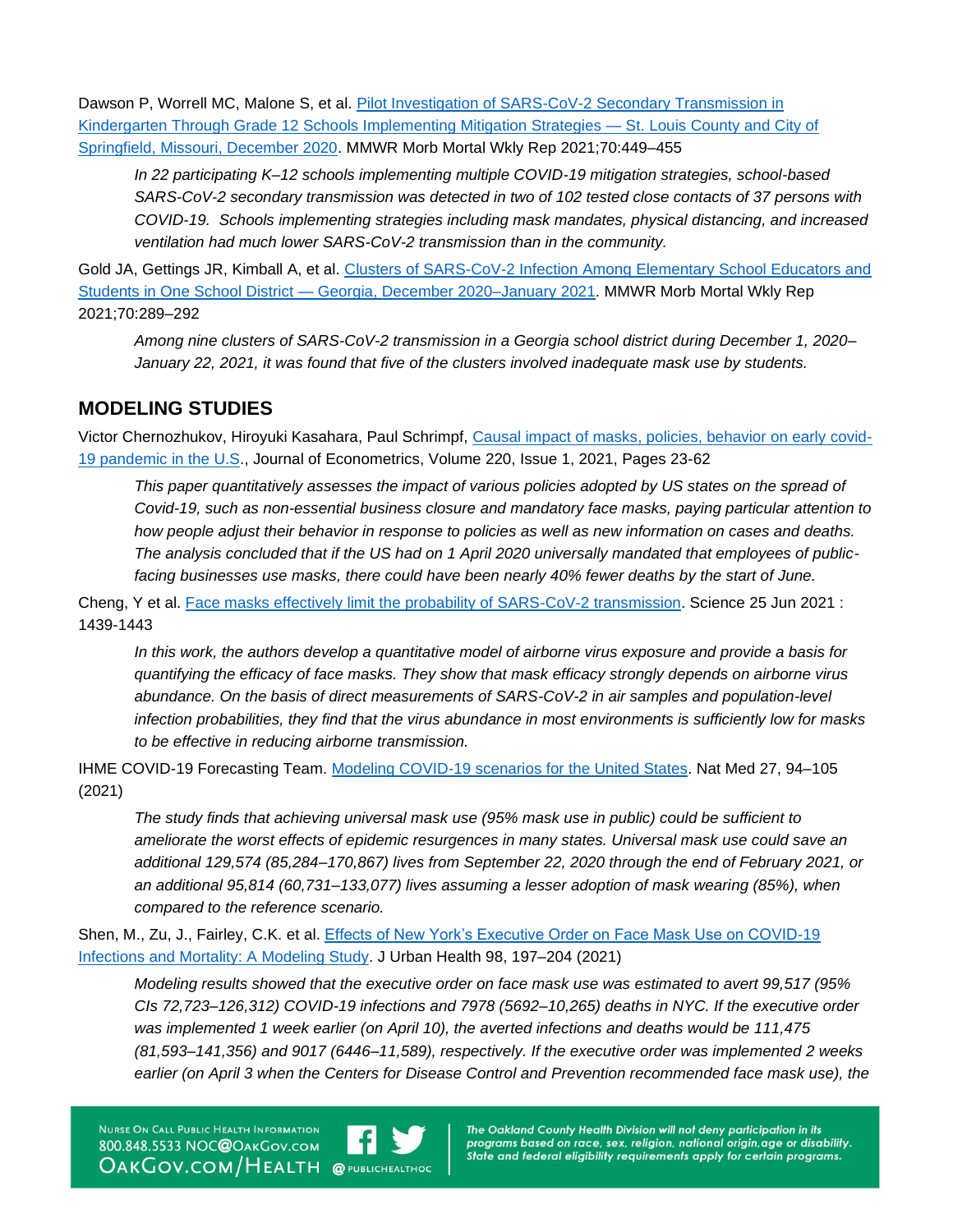*averted infections and deaths would be 128,598 (94,373–162,824) and 10,515 (7540–13,489), respectively.*

Stuart RM, Abeysuriya RG, Kerr CC, et al; [Role of masks, testing and contact tracing in preventing COVID-19](https://bmjopen.bmj.com/content/11/4/e045941)  [resurgences: a case study from New South Wales, Australia.](https://bmjopen.bmj.com/content/11/4/e045941) BMJ Open 2021;11

*The study finds that the relative impact of masks is greatest when testing and tracing rates are lower and vice versa. Our work suggests that testing, tracing and masks can all be effective means of controlling transmission. A multifaceted strategy that combines all three, alongside continued hygiene and distancing protocols, is likely to be the most robust means of controlling transmission of SARS-CoV-2.*

Worby, C.J., Chang, HH. Face mask use in the general population and optimal resource allocation during the [COVID-19 pandemic.](https://www.nature.com/articles/s41467-020-17922-x) Nat Commun 11, 4049 (2020)

*The models explored in this study found: 1) Even limited distribution of masks offering only 25% protection and containment would result in significant drop in death rates, 2) Even if only 10% of people used the masks offering 25% protection, the death rate would drop 5%, 3) If people used homemade masks that offered even 5% protection and containment, death rates would drop from 2.5 to 2.26 percentage points. Places requiring public masking could also expect a 3-5% reduction in deaths.*

Scott N, Saul A, Spelman T, Stoove M, Pedrana A, Saeri A, et al. (2021) The introduction of a mandatory mask [policy was associated with significantly reduced COVID-19 cases in a major metropolitan city.](https://journals.plos.org/plosone/article?id=10.1371/journal.pone.0253510) PLoS ONE 16(7)

*This study estimated exponential epidemic growth or decay rates in daily COVID-19 diagnoses using a non-weighted linear regression of the natural logarithm of the daily cases against time. The mandatory mask use policy substantially increased public use of masks and was associated with a significant decline in new COVID-19 cases after introduction of the policy. This study strongly supports the use of masks for controlling epidemics in the broader community.*

Rao IJ, Vallon JJ, Brandeau ML. [Effectiveness of Face Masks in Reducing the Spread of COVID-19: A Model-](https://pubmed.ncbi.nlm.nih.gov/34041970/)[Based Analysis.](https://pubmed.ncbi.nlm.nih.gov/34041970/) Med Decis Making. 2021 May 27

*Authors developed a dynamic disease model to assess the effectiveness of face masks in reducing the spread of COVID-19, during an initial outbreak and a later resurgence, as a function of mask effectiveness, coverage, intervention timing, and time horizon. The model found that even moderately effective face masks can play a role in reducing the spread of COVID-19, particularly with full coverage, but should be combined with social distancing measures to reduce Re below 1.*

Kai, D, et al; [Universal Masking is Urgent in the COVID-19 Pandemic: SEIR and Agent Based Models, Empirical](https://arxiv.org/abs/2004.13553)  [Validation,](https://arxiv.org/abs/2004.13553) Policy Recommendations, Cornell University

*The authors present two models for the COVID-19 pandemic predicting the impact of universal face mask wearing. Taken in tandem, our theoretical models and empirical results argue for urgent implementation of universal masking in regions that have not yet adopted it as policy or as a broad cultural norm.*

Siddhartha Verma, Manhar Dhanak, and John Frankenfield; [Visualizing the effectiveness of face masks in](https://www.ncbi.nlm.nih.gov/pmc/articles/PMC7327717/)  [obstructing respiratory jets,](https://www.ncbi.nlm.nih.gov/pmc/articles/PMC7327717/) Physics of Fluids 32, 061708 (2020)

*The authors use qualitative visualizations of emulated coughs and sneezes to examine how material- and design-choices impact the extent to which droplet-laden respiratory jets are blocked. In addition to providing an initial indication of the effectiveness of protective equipment, the visuals used in this study can help convey to the general public the rationale behind social-distancing guidelines and recommendations for using face masks. Promoting widespread awareness of effective preventative measures is crucial, given the high likelihood of a resurgence of COVID-19 infections in the fall and winter.*

NURSE ON CALL PUBLIC HEALTH INFORMATION 800.848.5533 NOC@OAKGOV.COM **OAKGOV.COM/HEALTH @PUBLICHEALTHOC** 

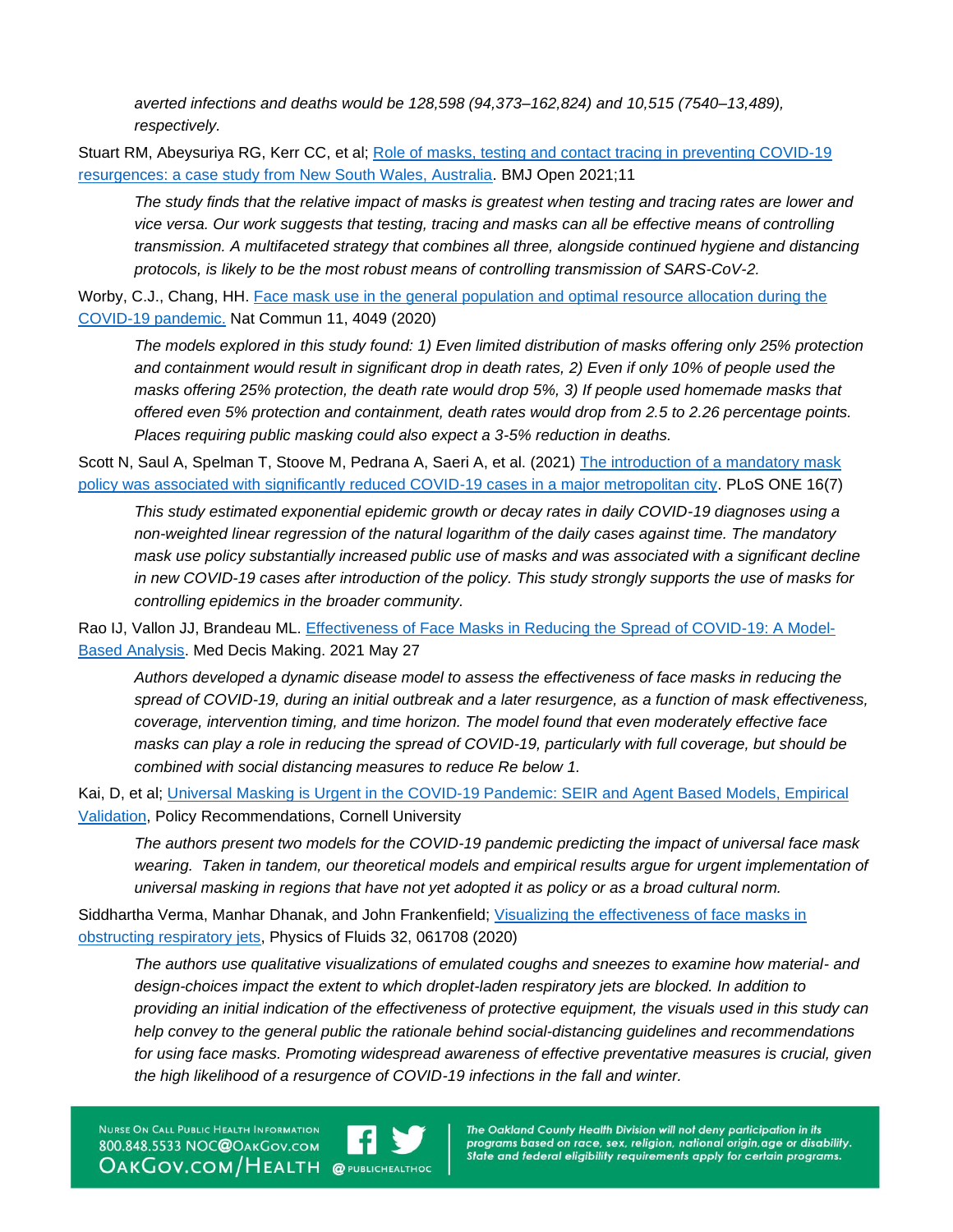Bourouiba L. [Turbulent Gas Clouds and Respiratory Pathogen Emissions:](https://jamanetwork.com/journals/jama/fullarticle/2763852) Potential Implications for Reducing [Transmission of COVID-19.](https://jamanetwork.com/journals/jama/fullarticle/2763852) JAMA. 2020;323(18):1837–1838

*This study investigates how turbulent gas cloud dynamics should influence the design and recommended use of surgical and other masks. These masks can be used both for source control (ie, reducing spread from an infected person) and for protection of the wearer (ie, preventing spread to an unaffected person). Mask efficacy as source control depends on the ability of the mask to trap or alter the highmomentum gas cloud emission with its pathogenic payload. Peak exhalation speeds can reach up to 33 to 100 feet per second (10-30 m/s), creating a cloud that can span approximately 23 to 27 feet (7-8 m). Protective and source control masks, as well as other protective equipment, should have the ability to repeatedly withstand the kind of high-momentum multiphase turbulent gas cloud that may be ejected during a sneeze or a cough and the exposure from them.*

Martin Z. Bazant and John W. M. Bush; [A guideline to limit indoor airborne transmission of COVID-19.](https://www.pnas.org/content/118/17/e2018995118) PNAS April 27, 2021 118 (17)

*This simulation looking into indoor airborne transmission of COVID-19 investigated how long it would take for there to be a >50% chance of transmission occurring If 1 infectious child attends a class of 25 students. Complete masking increased the time from 3 hours to 120 hours among elementary school children and 2 hours to 89 hours among high school students.*

Zhang Y, et al. [COVID-19 Projections for K12 Schools in Fall 2021: Significant Transmission without Interventions.](https://www.medrxiv.org/content/10.1101/2021.08.10.21261726v1.full) medRxiv, August 2021

*The authors used an extended Susceptible-Infected-Recovered computational model to estimate the number of new infections during 1 semester among a student population under different assumptions about mask usage, routine testing, and levels of incoming protection. Results indicated that universal masking can reduce student infections by 26-78%, and biweekly testing along with masking reduces infections by another 50%. To prevent new infections in the community, limit school absences, and maintain in-person learning, interventions such as masking and testing must be implemented widely, especially among elementary school settings in which children are not yet eligible for the vaccine.*

### **CONTROLLED EXPERIMENTS**

Ma QX, Shan H, Zhang HL, Li GM, Yang RM, Chen JM. [Potential utilities of mask-wearing and instant](https://www.ncbi.nlm.nih.gov/pmc/articles/PMC7228401/) [hand](https://www.ncbi.nlm.nih.gov/pmc/articles/PMC7228401/)  [hygiene for fighting SARS-CoV-2. J](https://www.ncbi.nlm.nih.gov/pmc/articles/PMC7228401/) Med Virol (2020).

*In this study, the efficacy of three types of masks were evaluated using the avian influenza virus to simulate the coronavirus. N95 masks, medical masks, and homemade masks made of four*‐ *layer kitchen paper and one*‐*layer cloth could block 99.98%, 97.14%, and 95.15% of the virus in aerosols. With these data, the authors propose the approach of mask*‐*wearing to slow the exponential spread of the virus.*

Leung, N.H.L., Chu, D.K.W., Shiu, E.Y.C. et al. [Respiratory virus shedding in exhaled breath and efficacy](https://doi.org/10.1038/s41591-020-0843-2) [of face](https://doi.org/10.1038/s41591-020-0843-2) [masks. N](https://doi.org/10.1038/s41591-020-0843-2)at Med **26,** 676–680 (2020).

*The authors tested viral shedding (in terms of viral copies per sample) in nasal swabs, throat swabs, respiratory droplet samples and aerosol samples and compared the latter two between samples collected with or without a face mask. The study demonstrated the efficacy of surgical masks to reduce coronavirus detection and viral copies in large respiratory droplets and in aerosols.*

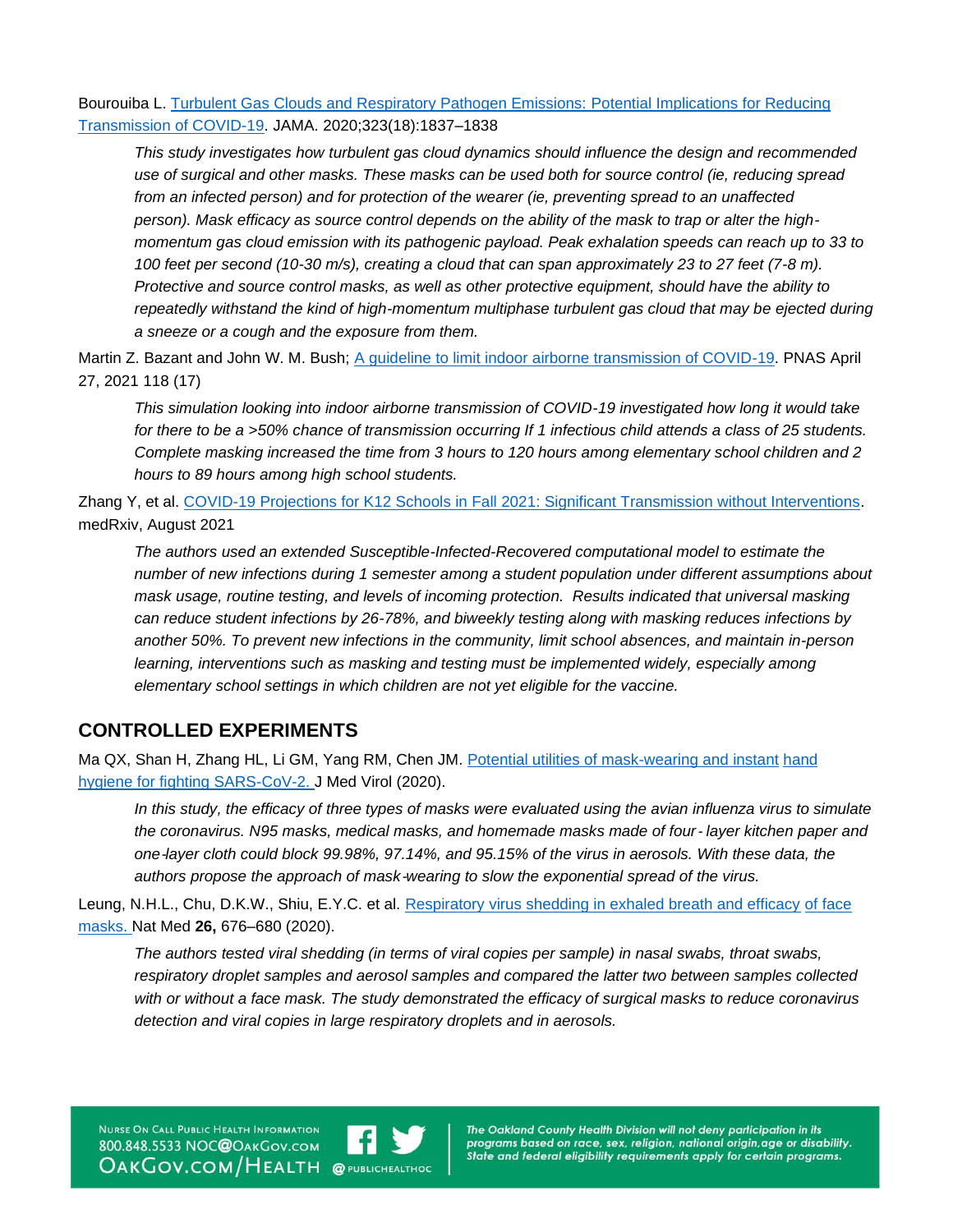Fischer et al. [Low-cost measurement of face mask efficacy for filtering expelled droplets during speech.](https://advances.sciencemag.org/content/6/36/eabd3083) Science Advances (2020).

*The authors demonstrated a simple optical measurement to evaluate the efficacy of masks to reduce the transmission of respiratory droplets during regular speech. In their proof-of-concept study, they compared a variety of commonly available mask types and observed that some mask types such as clothe masks approach the performance of standard surgical masks, while some mask alternatives, such as neck gaiters or bandanas, offer very little protection.*

Bae et al. [Effectiveness of Surgical and Cotton Masks in Blocking SARS–CoV-2: A Controlled](https://www.acpjournals.org/doi/10.7326/M20-1342) [Comparison in 4](https://www.acpjournals.org/doi/10.7326/M20-1342)  [Patients. A](https://www.acpjournals.org/doi/10.7326/M20-1342)nnal of Internal Medicine (2020).

*In this study of only 4 patients, the authors compared disposable surgical masks with reusable 100% cotton masks to filter SARS CoV-2. Neither surgical nor cotton masks effectively filtered SARS–CoV-2 during coughs by infected patients.*

Konda A, Prakash A, Moss GA, Schmoldt M, Grant GD, Guha S. [Aerosol Filtration Efficiency of Common](https://www.ncbi.nlm.nih.gov/pmc/articles/PMC7185834/) [Fabrics](https://www.ncbi.nlm.nih.gov/pmc/articles/PMC7185834/)  [Used in Respiratory Cloth Masks. A](https://www.ncbi.nlm.nih.gov/pmc/articles/PMC7185834/)CS Nano (2020)14(5):6339-6347.

*This study assessed filtration effectiveness of various mask materials. Although the filtration efficiencies for various fabrics when a single layer was used ranged from 5 to 80% and 5 to 95% for particle sizes of <300 nm and >300 nm, respectively, the efficiencies improved when multiple layers were used and when using a specific combination of different fabrics. Filtration efficiencies of the hybrids (such as cotton-silk, cottonchiffon, cotton-flannel) was >80% (for particles <300 nm) and >90% (for particles >300 nm). Cotton, the most widely used material for cloth masks performs better at higher weave densities (i.e., thread count) and can make a significant difference in filtration efficiencies.*

Chan JF, et al[.Surgical Mask Partition Reduces the Risk of Noncontact Transmission in a Golden Syrian Hamster](https://academic.oup.com/cid/article/71/16/2139/5848814?login=true)  [Model for Coronavirus Disease 2019 \(COVID-19\).](https://academic.oup.com/cid/article/71/16/2139/5848814?login=true) Clin Infect Dis. 2020 Nov 19;71(16):2139-2149.

*Noncontact transmission was found in 66.7% (10/15) of exposed naive hamsters. Surgical mask partition for challenged index or naive hamsters significantly reduced transmission to 25% (6/24, P = .018). Surgical mask partition for challenged index hamsters significantly reduced transmission to only 16.7% (2/12, P = .019) of exposed naive hamsters.* 

Kähler CJ, Hain R. [Fundamental protective mechanisms of face masks against droplet infections.](https://www.sciencedirect.com/science/article/pii/S0021850220301063) J Aerosol Sci. 2020 Oct;148:105617. doi: 10.1016/j.jaerosci.2020.105617.

*The authors conducted two sets of experiments. In the first sets of the experiments, the flow field generated by coughing without and with a surgical mask was examined as coughing sets the air strongly in motion and because coughing is a typical symptom of COVID-19. In the second set of experiments, common household materials currently used by the population to make simple masks at home were tested and a surgical mask were tested to visualize their filtering properties. Based on their findings, the authors stated that wearing simple homemade or surgical face masks in public is highly recommended if no particle filtrating respiratory mask is available. Firstly, because they protect against habitual contact of the face with the hands and thus serve as self-protection against contact infection. Secondly, because the flow resistance of the masks ensures that the air remains close to the head when breathing, speaking, singing, coughing and sneezing, thus protecting other people if they have sufficient distance from each other.* 

Ruba AL, Pollak SD. [Children's emotion inferences from masked faces: Implications for social interactions during](https://journals.plos.org/plosone/article?id=10.1371/journal.pone.0243708)  [COVID-19.](https://journals.plos.org/plosone/article?id=10.1371/journal.pone.0243708) PLoS One. 2020 Dec 23;15(12)

*The study recruited a racially diverse sample of school-aged (7- to 13-years) children from publicly funded after-school programs. Children made inferences from facial configurations that were not covered, wearing* 

NURSE ON CALL PUBLIC HEALTH INFORMATION 800.848.5533 NOC@OAKGOV.COM **OAKGOV.COM/HEALTH @PUBLICHEALTHOC**